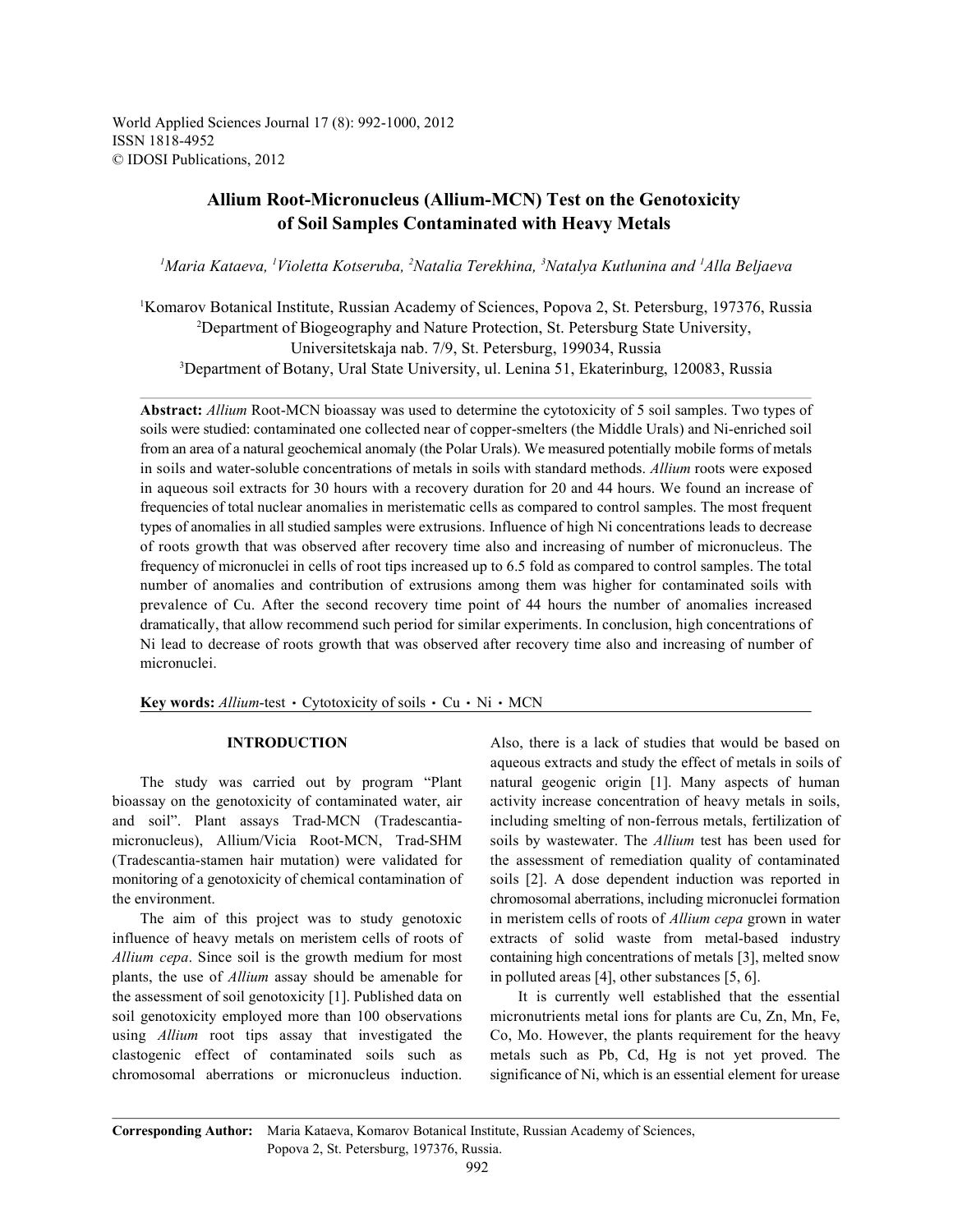plants has been studied in Ni-enriched serpentine soils on Exchangeable forms of Ca and Mg in soils were extracted ultrabasic rocks in the context of their toxicity. The by ammonium acetate buffer with pH 7.0 [15]. pH of water excessive concentrations of metals determine the extracts was measured after 24 hours (soil-water ratio phytotoxicity. The degree of toxicity of heavy metals for 1:2.5). Loss-on ignition of soil samples was determined at plants decreased in the following order:  $Cu > Ni > Cd > Zn$  450°C after 12 hours in a muffle. The results are averages

heavy metals is inhibition of root growth. We have used 281 (Trace elements in Rye Grass). For pH measurements the *Allium* root growth test to compare the phytotoxic and we used a calibration with standard reference solutions. cytotoxic effects of heavy metals. The determination of The relative standard deviations for pH measurements the toxicity expressed as concentration obtained from  $50\%$  were  $\leq 1.5\%$ . root growth inhibition is used [10-12]. The Cu compounds were the most toxic as for root inhibition. Frequency of **Indicator Plant:** The bulbs of common onion *Allium cepa* aberrant cells was much higher of Cu treated roots as L*.* (variety Radar) were used for the assay. The bulbs were compared with Cd and Ni. grown on filtered tap water for 2 days. Root length of

study. Two samples were collected in the Polar Urals in They then were moved to filtered water for a recovery time Yamalo-Nenets Autonomous Area, which is the region of of 20 and 44 hours. Control plants were grown on filtered natural geochemical anomaly with ultrabasic rocks and tap water. soils enriched by Ni. The order of samples was as The following fixation of root tips was used: the first following: sample 1-Vizuvshor Creek, sample 2-Makar-Ruz fixation after 30 hours exposition on soil extracts, the River. The other samples were taken from the soil surface second fixation after 20 hours of a recovery time on layer (0-15cm) of the Middle Urals, in the impact areas of filtered tap water. It is estimated that it is the time required intensive technogenic pollution near Cu-smelter complex for duration of one cell cycle at 21°C [16]. The third in the Cheljabinsk region, sample 3, (Kyshtym) and fixation was performed after 44 hours of a recovery time as Ekaterinburg region, samples 4 and 5 (2 km from SUMZ previously defined by Ma [17]. Root tips were fixed for 24 and directly in the area of SUMZ, respectively). Samples hours in aceto-ethanol (glacial acetic acid: ethanol, ratio were collected in August 2004. 3:1). Roots were then stained by Feulgen's reaction with

coactions of metals-Cu, Cd as well as SO, [13]. Sulfur with DAPI (Serva) [18]. dioxide acidifies the soils and increases the mobility and We have analyzed region of meristem zone of consequently biological assessability of metal ions and is approximately 1 mm in length that is known to possess very toxic to biota. It was shown that mobility of heavy maximum number of mitotic cells. These cells are distant metals in polluted soils near smelter complex increases at from root tip by 1 mm as reported by Jense and Kavaljan the lowest pH value  $[14]$ .  $[19]$  (Fig.1).

soils from ultramafic rocks and contaminated soil samples and other anomalies was expressed in terms of the number were air-dried and passed through sieve with diameter 1 of cells per 1000 scored cells resulting from 10 roots for mm. De-ionized water was used to determine water soluble each sample. The mitotic index was determined as number forms of chemical elements in soils (soil-water ratio 1:10). of mitotic cells among the total amount of scored cells and Aqueous suspensions from soil samples were extracted 24 is shown as a percentage. The observations were carried hours after the incubation at 1 hour in a rotary shaker. out with a Carl Zeiss light microscope and a LUMAM After filtration through paper filter, solutions were luminescent microscope. analyzed by atomic absorption spectrophotometry. The expressed as M. Potentially mobile forms of metals in soils "Statistica", StatSoft Inc.

activity, has also been established [7]. The effect of Ni for were extracted by  $1N HNO<sub>3</sub>$  for 1 hour in a rotary shaker. > Pb >Hg >Fe >Mo >Mn [8, 9]. of two replications. Results of chemical analysis were One of the sensitive indicators of phytotoxic effect of confirmed by the analysis of Certified Reference Material

**MATERIALS AND METHODS** cm. The three bulbs were treated in each group. They **Sample Collection:** Five soil samples were used for this 30 hours at artificial daylight (day-10h, night-14h) at 21<sup>°</sup>C. bulbs selected for the experiment was approximately 1.5-2 were exposed on water extracts from soils and grown for

The feature of toxic effects of this emission comprises Shiffs reagent. Some experimental groups were stained

**Soil Chemical Properties:** Samples of surface layer of microscopic examination. The frequency of micronuclei The temporary slides were prepared from root tips for

concentrations of metals (mg/l) in water solutions were and F-test of analysis of variance (ANOVA) using The results were statistically analyzed with  $\chi^2$ -test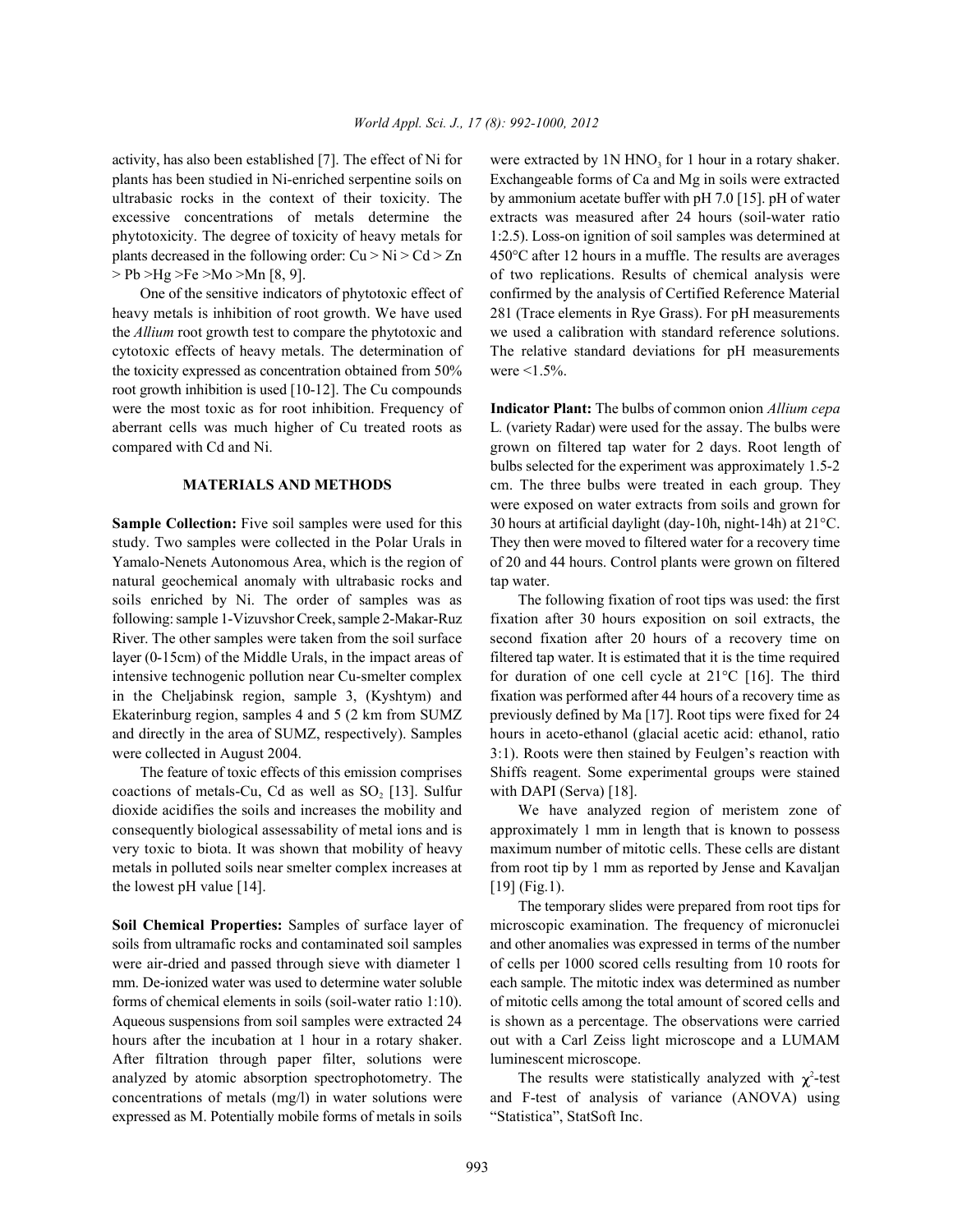

Fig. 1: *Allium cepa* L. root tip anatomy by Jense and Kavaljan [19]. The frequency of dividing cells is indicated by the light intensity.

results of chemical analysis of soils tested for heavy silicates is unavailable for plants [20]. The concentration metals have revealed elevated concentrations of Ni in the of water-soluble Ni in soils represents a small part of acid samples 1 and 2 and high concentration of Cu in the soluble Ni. samples 3, 4 and 5 in the two types of extracts, acid It is currently established that mobility of metal soluble forms and de-ionized water soluble forms depends on the soil acidity and the soil contamination. (Table 1). The highest concentration of water extractable Soil sample 5 had concentration of water-soluble Cu Cu-5.7 x  $10^{-5}$  M had sample 5, with lowest pH 4.05, but the which was 10 times higher and the lowest pH 4.05, some highest concentration of potentially mobile of Cu-1170 concentration of Cd and low content of Ni.  $Mg \cdot g^{-1}$ -sample 3, possibly due to influence of some There is a proportional dependency of acid soluble different type of anthropogenic pollution. Sample of soil potentially mobile and water-soluble forms of Ni. In our 3 contains 409  $Mg\cdot g^{-1}$  of acid-soluble Pb, whereas soil 4- experiments, the concentration of water-soluble Ni of soils only 15.5, soil 5-32  $Mg \cdot g^{-1}$  of Pb. Concentration of available Mg and Ca, pH were also higher in this sample M) was higher than the concentration of Ni in soil of soil 3. Complex nature of contamination indicates solutions of other ultrabasic soil-0.13-0.67 Mg?ml<sup>-1</sup> (2.2 x presence of water-soluble Cd in soil samples 3 and 5.  $10^{-6}$ -1.1 x  $10^{-5}$  M) [21]. The root inhibition tests with Sample 2 from the Polar Urals has highest concentration of Ni. concentration  $2.7 \times 10^{-6}$  M was the most toxic of the other

**RESULTS AND DISCUSSION** The concentration of water-soluble Ni and Cu in **Chemical and Physicochemical Properties of Soils:** The that the content of Ni including forms connected with samples of soils ranged widely. It was previously shown

1 and 2, 0.34 and 0.93 Mg?ml<sup>-1</sup> (5.8 x 10<sup>-6</sup> and 1.6 x 10<sup>-5</sup> Allium cepa were showed that the  $Cu^{2+}$  ions at the

Table 1: Concentration of water-soluble (M) and acid-soluble metals in 1N  $HNO<sub>3</sub> (Mg<sub>°</sub>g<sup>-1</sup>)$  metals in soils

| Soil sample    | Chemical element              |                    |                           |                          |                           |                    |           |  |  |
|----------------|-------------------------------|--------------------|---------------------------|--------------------------|---------------------------|--------------------|-----------|--|--|
|                | Cu                            |                    | Ni                        |                          | Cd                        |                    |           |  |  |
|                | M                             | $Mg\bullet g^{-1}$ | M                         | $Mg\bullet g^{-1}$       | M                         | $Mg\bullet g^{-1}$ | $pH H_20$ |  |  |
| Control        | $\leq$ 2.4 x 10 <sup>-7</sup> | _*                 | $\leq 6.8 \times 10^{-7}$ | $\overline{\phantom{a}}$ | $\leq 4.4 \times 10^{-8}$ |                    | 6.42      |  |  |
|                | $6.9 \times 10^{-6}$          | 5.5                | $5.8 \times 10^{-6}$      | 254                      | <<                        | n.d.               | 6.38      |  |  |
| 2              | $0.94 \times 10^{-6}$         | 6.2                | $1.6 \times 10^{-5}$      | 540                      | $<<$                      | n.d.               | 6.10      |  |  |
| $\overline{3}$ | $2.0 \times 10^{-6}$          | 1170               | <<                        | 18.7                     | $8.9 \times 10^{-8}$      | 4.71               | 7.12      |  |  |
| $\overline{4}$ | 5.3 x $10^{-6}$               | 43.7               | <<                        | 2.9                      | <<                        | 0.42               | 7.65      |  |  |
| 5              | $5.7 \times 10^{-5}$          | 560                | $7.0 \times 10^{-7}$      | 1.1                      | $2.7 \times 10^{-7}$      | 0.90               | 4.05      |  |  |

\*-filtered water was used as a control

 $\le$ -below the detection limit Ni-0.4, Cu-0.015- $Mg \cdot ml^{-1}$ , n.d.-not determined.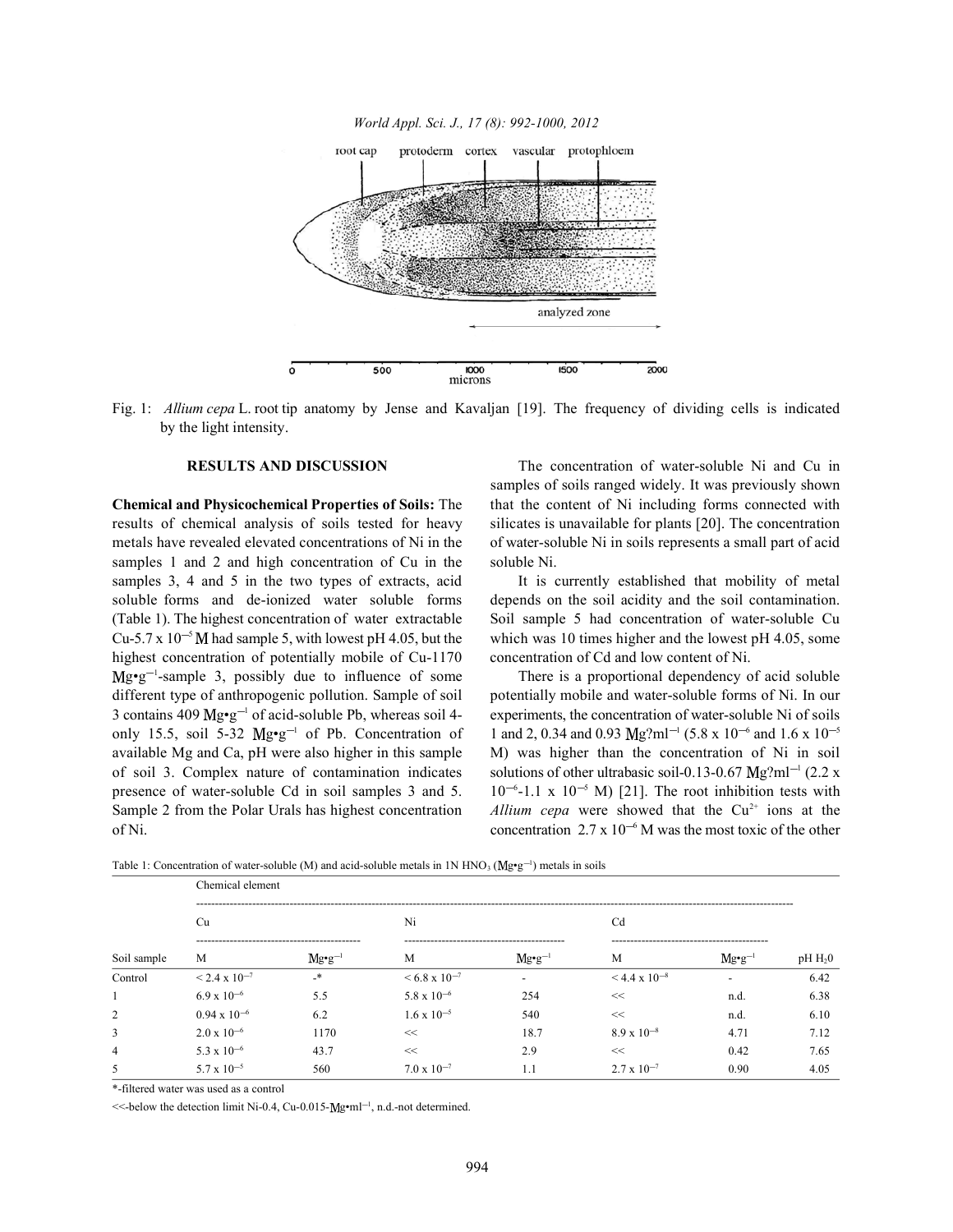|                | Ca                           |                 | Mg                   |                          |                          |                          |  |
|----------------|------------------------------|-----------------|----------------------|--------------------------|--------------------------|--------------------------|--|
| Soil sample    | M<br>meq $/100$ g            |                 | M<br>meq $/100$ g    |                          | Ca/Mg                    | Loss-on-ignition, $\%$   |  |
| control        | $\leq$ 2.4 x10 <sup>-6</sup> | _*              | $\leq 4.0 10^{-6}$   | $\overline{\phantom{a}}$ | $\overline{\phantom{0}}$ | $\overline{\phantom{a}}$ |  |
|                | $2.1 \times 10^{-5}$         | $3.1 \pm 0.31$  | $6.0 \times 10^{-5}$ | $25.7 \pm 0.10$          | 0.12                     | $17.4 \pm 0.16$          |  |
| 2              | $4.7 \times 10^{-5}$         | $5.0 \pm 0.20$  | $9.5 \times 10^{-5}$ | $47.0 \pm 0.08$          | 0.11                     | $26.1 \pm 0.44$          |  |
| 3              | $1.8 \times 10^{-4}$         | $13.2 \pm 0.05$ | $1.2 \times 10^{-4}$ | $1.8 \pm 0.06$           | 7.2                      | $3.68 \pm 0.14$          |  |
| $\overline{4}$ | $2.3 \times 10^{-5}$         | $8.4 \pm 0.34$  | $3.8 \times 10^{-5}$ | $1.5 \pm 0.11$           | 5.7                      | $1.85 \pm 0.09$          |  |
| 5              | $2.5 \times 10^{-4}$         | $11.7 \pm 0.01$ | $1.2 \times 10^{-4}$ | $1.0 \pm 0.02$           | 11.7                     | $9.53 \pm 0.13$          |  |

Table 2: Basic characteristics of tested soils (mean±SD)

\*-filtered water was used as the control

Influence of soil extracts enriched by metals on root growth and mitotic index



Fig. 2: Root growth (mm) of *Allium cepa* after exposition degradation of soils of these sites.

concentration Ni<sup>2+</sup> ions at 1.7 x 10<sup>-5</sup> M [22]. The effect of unfavorable factors. The low Ca/Mg ratio in soil concentration of Cu in water extract of sample 5 is higher extracts from ultrabasic rocks one of the main chemical

Thus, the concentration of potentially mobile high content of Ni. forms of metals in all tested soil samples is The root growth inhibition correlates with the relatively high. The elevated concentrations of water- exposition time on water extracts containing metals soluble metals correlate with concentrations of acid and concentration of metals. The root growth of soluble forms in all studied soils with the exception of Cd seedlings of *Zea mays* L. had stopped at the in samples 1 and 2. The background concentrations of concentration of  $Ni^{2+}$  2 x  $10^{-5}$  M within 10 hours [25]. Cu, Cd and Ni are much lower than these of the Concentration of water-soluble Ni of soil sample 2 is contaminated soils and soils of natural geochemical higher, than that sample 1. The highest concentrations of

exchangeable and water-soluble forms of Ca and with the control growth response than those of the soil Mg in studied soils varied widely (Table 2). In soils sample 1 (Fig. 2).

from ultrabasic rocks of the Polar Urals the ratio of available Ca/Mg was lower than 1, but this Ca/Mg ratio in Cu-contaminated soils was higher than 1. High concentrations of Ni are important as a primary cause of toxicity of soils on ultrabasic rocks although the significance is also attached to the low Ca/Mg ratio [23]. These features are also typical for soil on ultrabasic rocks in Polar Urals [24].

The tested soils characterized by a different value of loss-on-ignition. This parameter was lower in Cucontaminated soils (1.85-9.53%) (Table 2). It can be explained of the weak accumulation of organic compounds in the surface layer soils exposed to emission near smelters due to toxicity of Cu for plants and the

on water extracts of soils containing Ni and Cu and Our results showed that there is a significant the different time intervals of recovery growth on inhibition of the root growth of *A. cepa* L. in all tested tap water soils as compared to control after 30 hours. The intensive I-after 30 hours of exposition, II-20 hours of root growth was observed on extracts from soil samples recovery è III-44 hours of recovery. 1 and 3 at 30 hours of exposition. The lowest root growth \*-statistically significant at p<0.05. showed samples 2 and 5, indicating the highest ions  $(EC_{50})$  and the high degree of toxicity at the degree of inhibition of root growth correlates with a total than given concentration,  $5.7 \times 10^{-5}$  M. causes of decreased plant growth on these soils besides concentrations of Ni and Cu. It should be noted that

anomalies [8, 13, 24]. water-soluble  $Ni^{2+}$  1.6 x  $10^{-5}$  M in soil sample 2 inhibit We found that the concentration of growth effectively after 30 hours exposition compared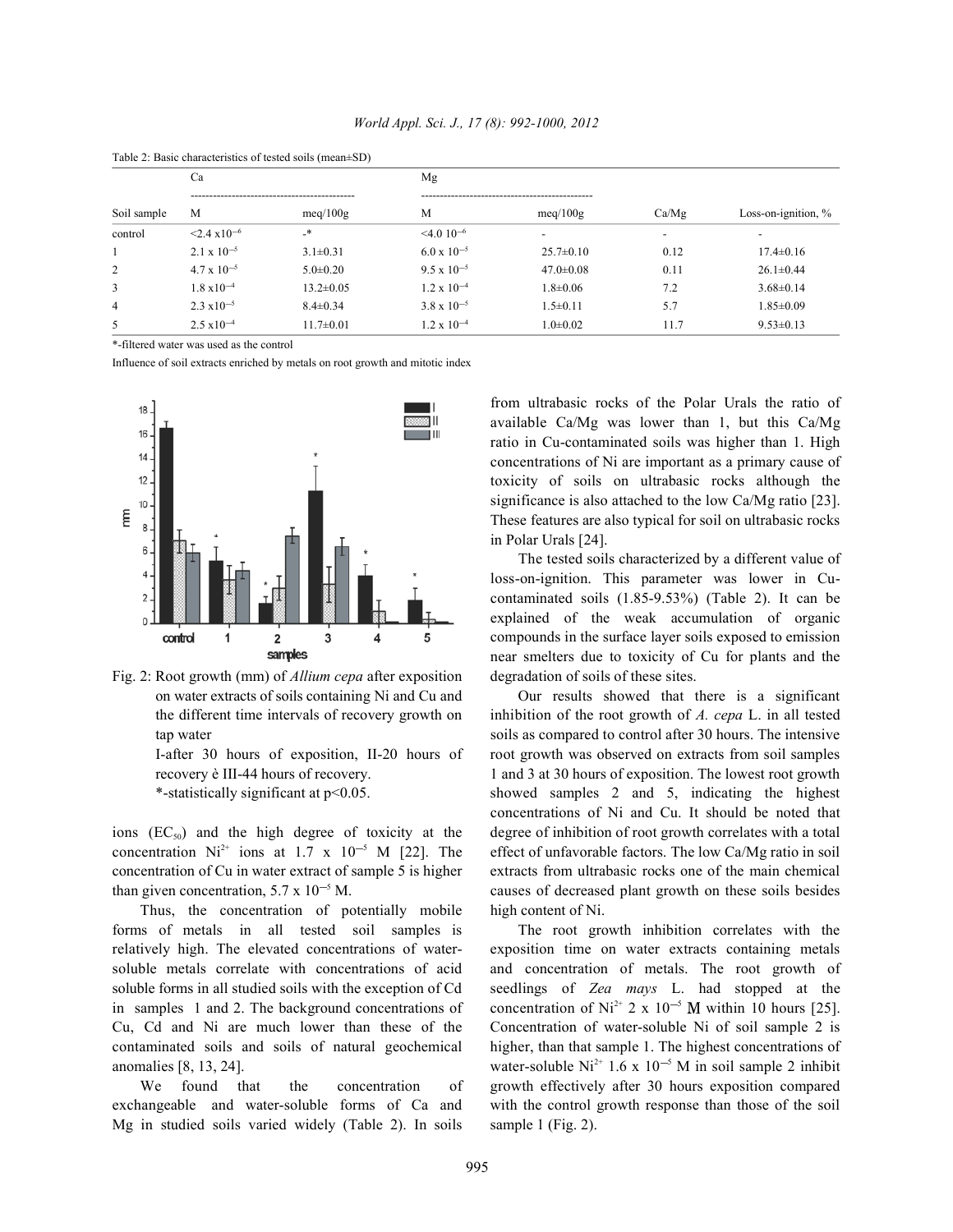the excess of Ni in the solutions: the concentration of Ni effects of soils on meristem cells, we scored the frequency  $1 \times 10^{-4}$  M acted on the reduction of elongation, whereas of cells with nuclei anomalies induced by water extracts of effect on the division in meristem affected to a lesser soils contaminated by heavy metals at the different degree [26]. The concentrations of  $Cu^{2+}$  in the solutions in recovery time periods, 20 and 44 hours. We analyzed the a range of 1 x  $10^{-7} \text{--}10^{-5}$  M led to the root growth following parameters: micronucleus (MCN), anaphase and inhibition. Also, the limit of tolerance for majority of telophase bridges, separated fragments of chromosomes, higher plants is the concentration of Cu<sup>2+</sup> at 1 x 10<sup>-6</sup> M extrusions, pycnotic degradation of nucleus. Such [27]. phenomenon as extrusion of chromatin was described for

toxic effect in cells as compared to the action of Ni. pycnotic degradation of nucleus that sign of meristem It was found that the frequency of chromosomal cells necrosis was found in the interphase cells after the aberrations even at very low concentrations of  $CuSO<sub>4</sub>$ , treatment with lethal concentrations of metal compounds  $1x$   $10^{-6}$  M is considerably increased [12]. The inhibition of growth of roots of *Allium cepa* is the concentration  $1 \times 10^{-4}$  M [11]. Nuclei with expressed to a higher degree at the treatment with geterochromatic structure were caused by Cu ions (7.5 x CuSO<sub>4</sub> [28]. The merisrematic cells were destroyed even at  $10^{-6}$  M) in *A. cepa* root meristem cells [22]. Micronuclei the concentration of 5 x10<sup>-6</sup> M [11]. The 50% reduction of were found in onion root cells after the treatment for 24 growth was observed even at the low concentration of hours with solution  $5 \times 10^{-5}$  M CdCl<sub>2</sub>. This effect could be Cd-3.1 x  $10^{-5}$  M [22].

The growth of roots showed the reduction in all decondensation of chromosome fragments [12]. tested samples after growing on water for 20 hours (Fig.2). Results of our analyses showed that the total amount The lowest growth response, as defined by increasing of cells with anomalies of all tested soils was significantly root length, was observed in samples 4 and 5 exposed on increased after growing roots on soil extracts after 20 and soil extracts enriched by Cu after growing on water. The 44 hours of a recovery period as compared to control decrease of mitotic index cells versus control to 0.66% samples (Table 3,4). After 20 hours of a recovery time in was detected in roots treated with high concentration Cu samples 1 and 3 were the highest total number of of sample 5. The concentrations of water-soluble Cu of anomalies. These samples were also remarkable of the sample 5 are comparable with the range of Cu highest growth in comparison to other samples. The most

growing for 20 hours on water was found even in roots the highest concentration of Cu resulted in pycnotic exposed on soil extract from sample 2 with high degradation in sample 5 (Table 3). The interphase cells in concentration of Ni and also the recovery of growth was sample 5 had an abnormal appearance with nuclei of a on sample of soil 1. The strong root growth reduction and dispersed structure. That is a result of treatment with high loss of ability to resume after 44h on water was showed concentration of Cu and could be due to an influence of the sample 4 with the high concentration of Cu and the Cd, which was increased in this sample 5. Also, number of highest concentration of Cu and Cd of sample 5. The root cells with anomalies in anaphase and telophase in samples growth on the water extract of soil sample 2 was higher 3 and 4 was significantly higher as compared to a control. than that of soil sample 1 possibly due to stronger The frequency of cells with micronucleus after 20 hours of

soluble metals of soils were the most toxic for the root was the 2-fold increase in MCN frequency in sample 5 growth. However, we found the resumption of roots relative to control. growth on samples from water extract of soil with high We found that the total number of cells with concentration of Ni 1 and 2 and also on one sample with anomalies as well as certain types of anomalies after 20 lowest concentration of Cu. The loss of resumption of the hours of a recovery time was not depended on mitotic growth was observed in sample with highest index, with exception of samples 3 and 5. High frequency concentrations of Cu. of a number of anomalies in anaphase of sample 3

The strong inhibition of root growth is affected by **Nuclear Anomalies of Cells:** In order to compare toxic The influence of Cu exerts the most pronounced cells in mitosis and meiosis phases [29]. Phenomenon of 4 at the concentration 1 x  $10^{-5}$  M as CdCl<sub>2</sub>

concentrations, which were deleterious influence [11]. frequently observed anomalies among of total number The ability of roots to resume the growth after were extrusions in samples 1 and 3, while treatment with negative influence of Ni and Cu of soil 1. a recovery time in sample 1 was increased up to 4 times As expected, the highest concentrations of water-<br>relative to control with significance level at p<0.17. There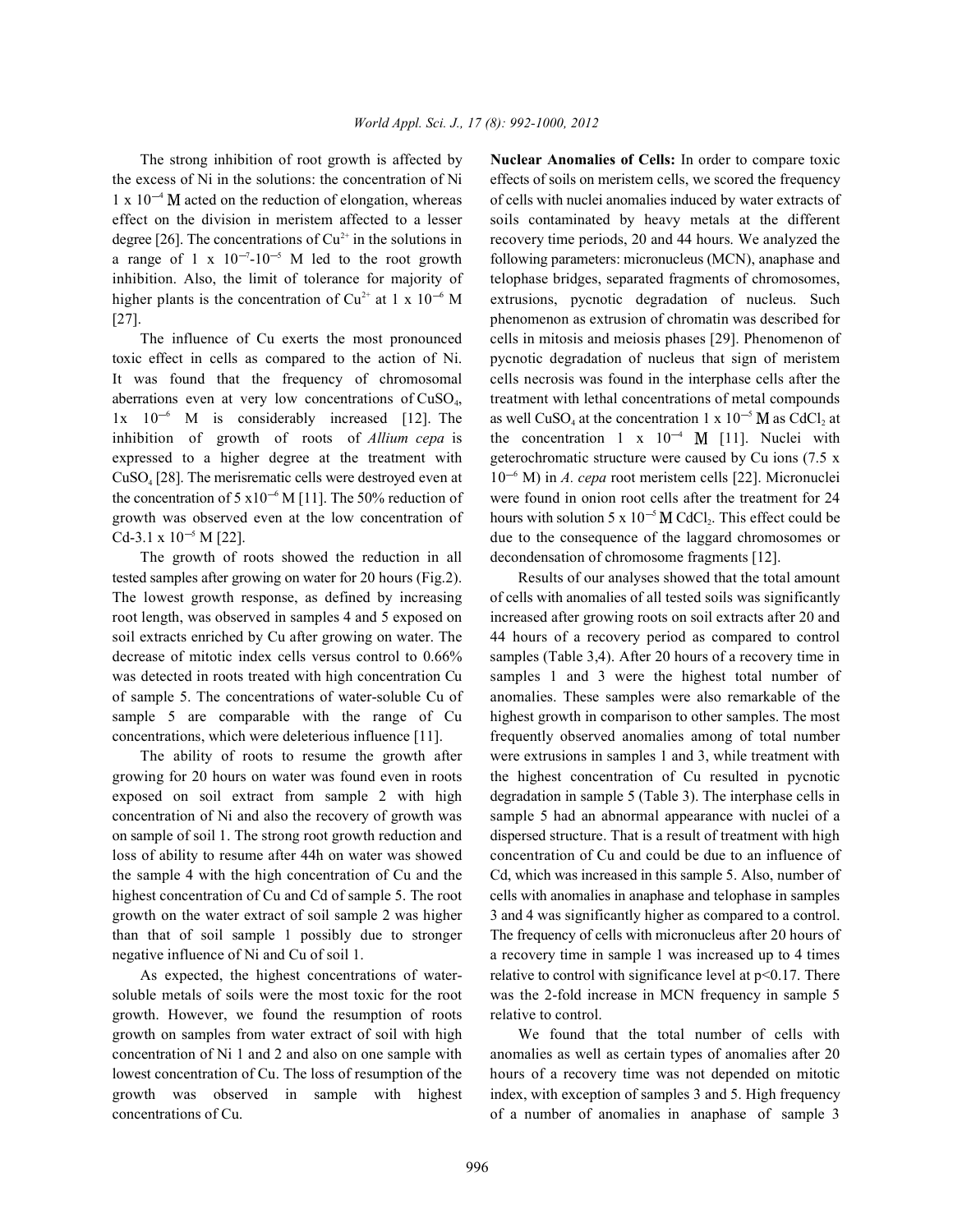Table 3: Mitotic index (%) and average number of nucleus anomalies (per 1000 cells) in meristem cells of onion roots, growing 30 hours on water extracts of soils and 20 hours of a recovery time, in parenthesis standard deviation, (SD)

| Soil sample | МІ              | $MCN/1000$ cells | anomalies in anaphase and telophase | extrusions    |               | pycnotic degrada-tions Total number of anomalies |
|-------------|-----------------|------------------|-------------------------------------|---------------|---------------|--------------------------------------------------|
| Control     | 5.01(2.1)       | 0.2(0.4)         | 1.2(1.1)                            | 0.6(0.9)      |               | 2.0(1.4)                                         |
|             | 3.80(2.5)       | $0.8(1.1)^{a}$   | $1.8(1.9)^{b}$                      | $7.4(5.5)$ ** |               | $10.0(5.1)$ **                                   |
| 2           | 4.64(1.6)       |                  | $2.0 (2.2)^a$                       | 0.6(0.8)      |               | $2.6(1.9)*$                                      |
| 3           | 5.70(2.1)       | 0.2(0.4)         | $5.3(4.2)$ **                       | $4.6(5.0)*$   |               | $10.1(7.7)$ **                                   |
| 4           | 4.06(0.35)      | 0.1(0.4)         | $3.5(1.6)$ **                       | 0.8(0.9)      |               | $4.4(1.6)$ **                                    |
| 5           | $0.66(0.98)$ ** | 0.4(0.7)         | 0.1(0.4)                            | 0.4(0.7)      | $20.5(24)$ ** | $21.4(25)$ **                                    |

Significant difference by  $\chi$  <sup>2</sup>-test at \*\*-p<0.01; \*-p<0.05,  $\frac{a}{2}$ -p<0.17,  $\frac{b}{2}$ -p<0.26.

Table 4: Mitotic index (%) and average number of nucleus anomalies (per 1000 cells) in meristem cells of onion roots, growing 30 hours on water extracts of soils and 44 hours of a recovery time, in parenthesis standard deviation, (SD)

| Soil sample    | МI         | MCN/1000 cells           | anomalies in anaphase and telophase | extrusions     | pycnotic degradations | Total number of anomalies |
|----------------|------------|--------------------------|-------------------------------------|----------------|-----------------------|---------------------------|
| Control        | 5.12(1.4)  | 0.2(0.2)                 | 1.2(1.1)                            | 0.6(0.9)       |                       | 2.0(1.4)                  |
|                | 3.73(1.4)  | $1.3(1.8)$ <sup>**</sup> | 0.3(0.8)                            | 1.9(2.9)       |                       | $3.5(3.0)$ **             |
| 2              | 4.89(1.7)  | $0.8(1.0)^{a}$           | $2.3(1.7)^a$                        | $9.5(12)$ **   |                       | $12.6(12)$ **             |
| 3              | 6.64(3.4)  | $1.0(1.3)^*$             | $1.1(1.3)^{b}$                      | $15.1(7.3)$ ** |                       | $17.2(7.4)$ **            |
| $\overline{4}$ | 2.87(1.8)  | $0.8(1.4)^{a}$           | $1.2 (1.0)^{b}$                     | $12.5(13)$ **  |                       | $14.5(14)$ **             |
| 5              | 2.95(0.91) | $0.5(0.5)^{a}$           | 0.3(0.5)                            | $8.7(7.2)^*$   |                       | $9.5(7.2)$ **             |

Significant difference by  $\chi$  <sup>2</sup>-test at \*\*-p<0.01, \*-p<0.05,  $\frac{a}{2}$ -p<0.17,  $\frac{b}{2}$ -p<0.26.

correlated with the high mitotic index. The lowest We also detected a tendency to a decrease of frequency of number of cells with anomalies in anaphase MCN cells in samples with increasing concentrations in sample 5 was noticed at the low mitotic index of 0.66% of Ni (from 1 to 2) and in samples with elevated (Table 4). The frequency of the total number of anomalies concentration of Cu (from 3 to 5), where a strong in cells in this sample correlated with the highest number inhibition of root growth took place (Table 3, 4; Fig. 2). It of cells with pycnotic degradation of nucleus, which is should be noted that number of cells with micronucleus in known to be induced by a high concentration of Cu both samples with enhanced concentration of Ni depends compounds. on time and increase from the first (20h) to the second

observed the highest frequency of cells with cells differed significantly in sample 1 enriched with Ni micronucleus-0.8 cells per 1000 in sample 1 with Ni. As it is mentioned in literature, MCN in meristem cells can be 44 hours of a recovery time. found of onion roots right away after 24 hours of Extrusions were the most prominent type of exposure in solution of CdCl<sub>2</sub> with concentration 5 x anomalies observed after 44 hours of a recovery time. In  $10^{-5}$ M [12]. The lowest total number of anomalies in our all samples with exception of sample 1, the number of cells case, sample 1, was observed after 44 hours of a recovery with extrusions significantly differed from control samples time. It can be explained by a movement of cells with (Table 4). It should be noted that the number of cells with anomalies in basal zone of root of the limits of analyzed this type of anomalies for sample 3 increased from 20 to 44 zone. After 20 and 44 hours of a recovery time, the hours of a recovery time. frequency of cells with extrusions was gradually The differences in frequencies of recorded

cells detected in root slides. The rates of root growth. We noted that samples which

micronucleus in all samples exceeded the control 2.5-6.5 exposition, samples 2, 4, 5 recovered slowly, times. However, the significant difference was found in whereas samples 1 and 3, which had continued roots sample 1 only, whereas others samples differed from growth after exposition, recovered more strongly. control at p<0.17. The results after 20 and 44 hours of a The last group of samples is marked by a high number recovery time showed the increase of frequency of MCN of extrusions, already after 20 hours of a recovery time cells in all samples after 44 h. (Table 3).

Already after 20 hours of a recovery time we period (44h) of a recovery time. The frequency of MCN  $(5.8 \times 10^{-6} \text{ M})$  and was much higher than in a control after

decreased. anomalies for different samples after 20 and 44 hours Figures 3 shows damages in mitotic and interphase of a recovery time can be explained by various After 44 hours of a recovery time, number of had a significant inhibition of root growth after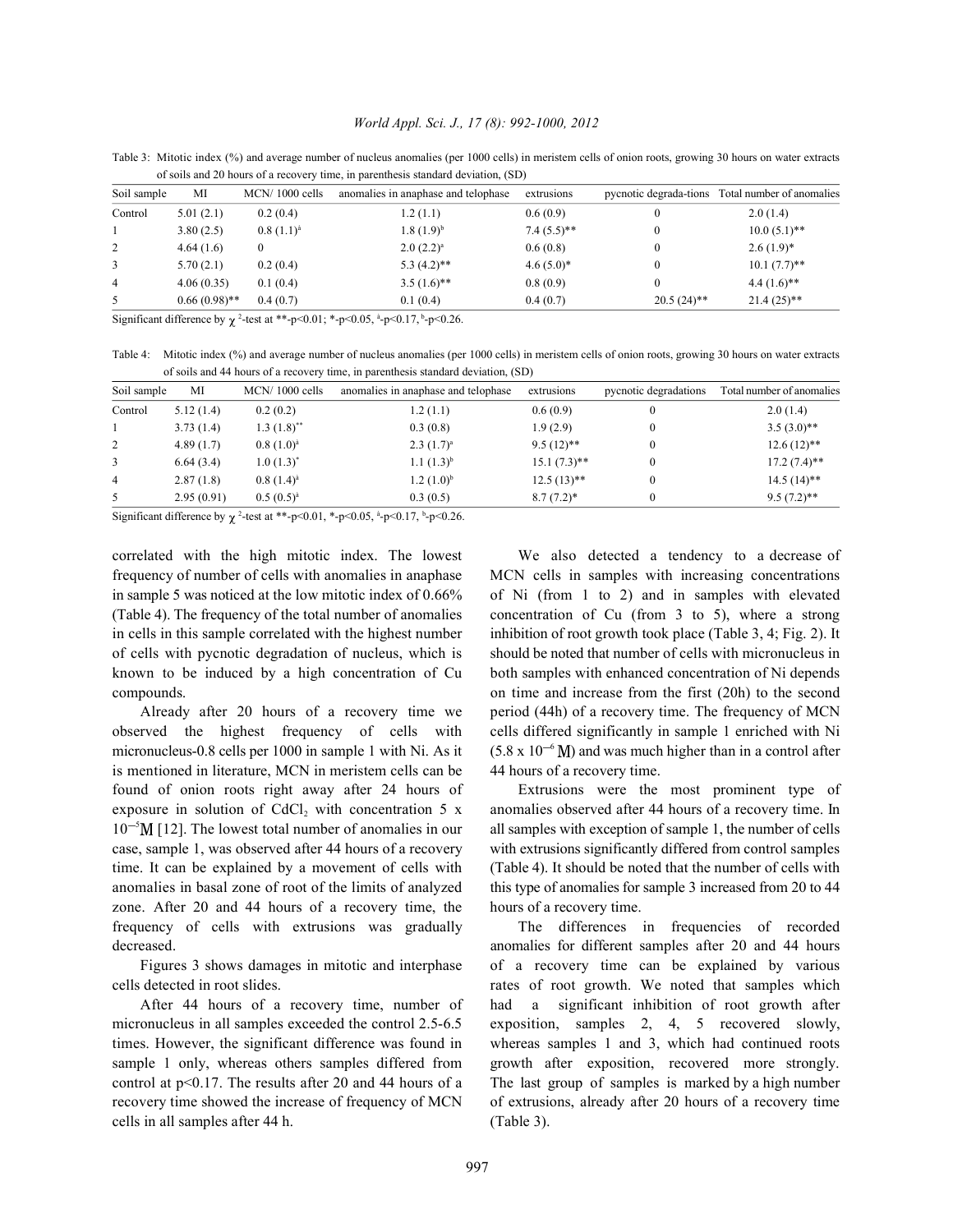

Fig. 3: Influence of growing of *Allium cepa* L. roots on meristem cells by exposure 30 h to soil extracts and 20 hours of a recovery time

a-control; Carl Zeiss light microscope, stained by Feulgen, b-sample 5, pycnotic degradation of nucleus (Ñu 5.7.0 x 10<sup>-5</sup> M); c-sample 5, micronucleus; d-sample 5, extrusions; e-sample 2, micronucleus (Ni 1.6 x 10<sup>-5</sup> M); f-control; LUMAM lumenescent microscope, stained by DAPI; g-multiple micronucleus, sample 1, 30 h exposition without recovery time (Ni 5.8 x  $10^{-6}$  M); h-single micronucleus, sample 3, 30 h exposition without recovery time  $(Cu 2.0 x 10^{-6} M);$ 

mechanism of their entry and distribution in plant *Allium cepa* L., growing in water extracts of soils with Cu tissues. Niñkel enters in shoots of plants relatively and Ni, ions of heavy metals had a toxic effect leading to quickly [30]. Ni-hyperaccumulating plants, e.g. genus formation of nuclei anomalies. High concentrations of Ni *Alyssum*, growing on ultrabasic soils of the Polar Urals ions inhibited roots expansion and let to a drastic have an ability to accumulate extremely high decrease of root growth rates, which resumed only after concentration of Ni in their leaves [31, 32]. High toxicity 44 hours of growth in water. High concentrations of Cu Cu correlates with inhibition of active transport of ions in ions not only led to the reduction of root growth, but also roots and an increase in penetrability of plasmatic affected its recovering and inhibit growth of the root membranes [24]. completely.

Toxic effect of Cu and Ni ions is caused by the In our experiments with meristem cells of roots of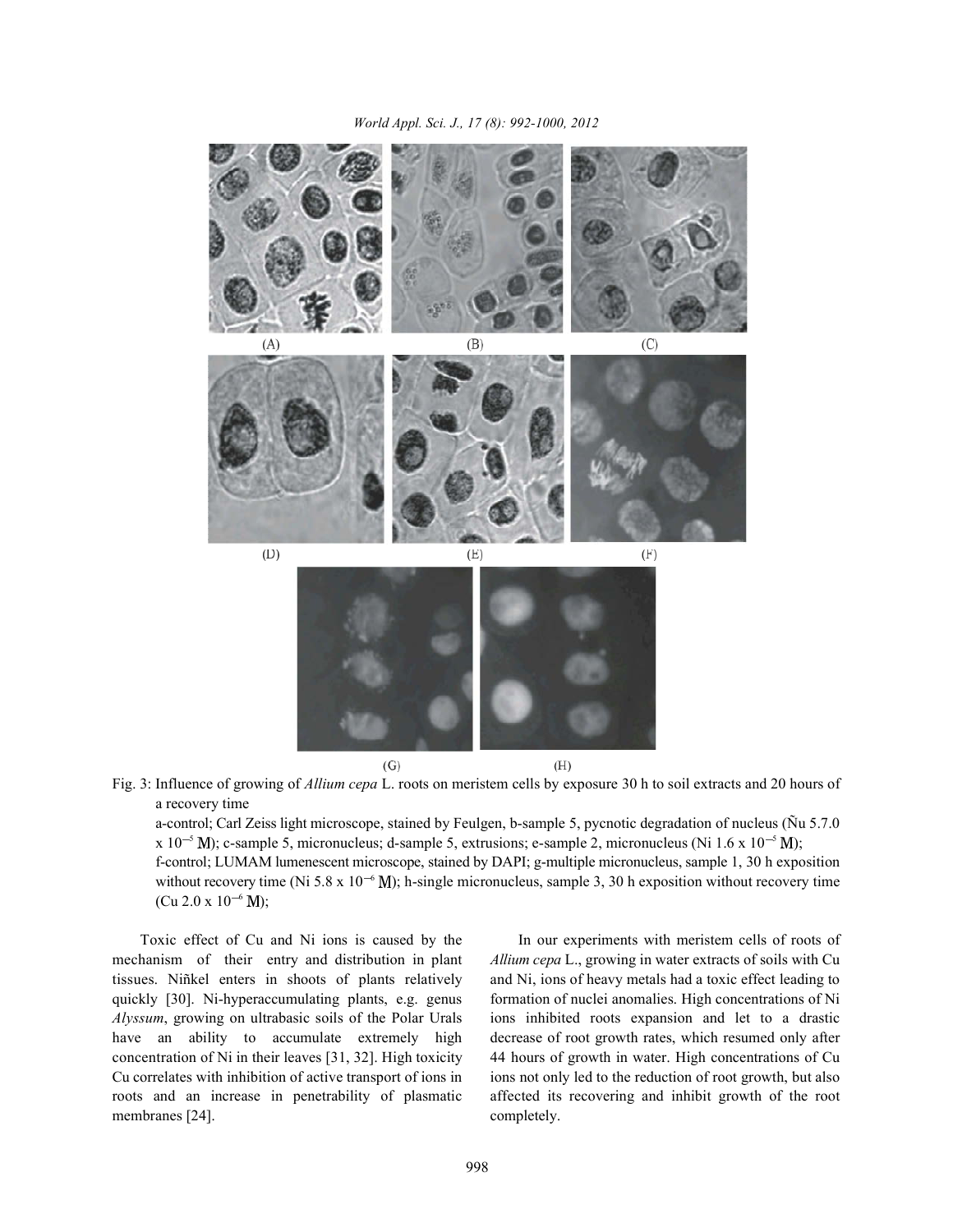Influence of Cu and Ni ions on root cells of *Aliium* **ACKNOWLEDGEMENTS** *cepa* had different aspects. After 20 and 44 hours of a recovery time all samples had the total number of nucleus The authors are thankful to Dr. T.H. Ma (Western anomalies significantly higher as compared to control Illinois University, Macomb, USA) for support and to Drs. samples. High Cu concentration affected the division of N.V. Alexeeva-Popova and A.V. Rodionov for helpful cells and caused the highest number of irregularities discussions. The experimental work was partly supported related with a process of nucleus destruction. Nickel by grant of the RFBR 03-04-49563, 12-04-01470. This study influence on cells already after 20 hours of a recovery time was carried out as part of the International Program on resulted in a high number of anomalies with prevalence of Plant Bioassays. extrusions. In samples with relatively low Cu concentration, which growth was not inhibited sharply, **REFERENCES** anomalies in anaphases were the prevalent type after 20 hours. **1.** White, P.A. and L.D. Claxton, 2004. Mutagens in

different recovery time was variable. Number of cells with 2. Chang, L., J. Meier and M. Smith, 1996. Evaluation of micronucleus after 20 hours of a recovery time in sample remediation of lead contaminated soils using plant 1, enriched with Ni, was 4-fold higher as compared to toxicity and genotoxicity assays. Environ. Mol. control and in sample 5 with Cu, 2-fold higher. After 44 Mutagen, 27(Suppl. 27): 13. hours of a recovery time, the main types of anomalies 3. Chandra, S., L.K.S. Chauhan, R.C. Murthy, P.N. were extrusions and micronuclei. Number of extrusions Saxena, P.N. Pande and S.K. Gupta, 2005. significantly exceeded control in all samples with Comparative biomonitoring of leachates from exception of sample 1. Number of MCN cells was higher hazardous solid waste of two industries using Allium in all samples by 2.5-6.5 folds relative to a control. test. Sci. Tot. Environ, 1(2): 14-21.

decrease of roots growth that was observed after 2009. Potential genotoxic effects of melted snow from recovery time also and increasing of number of an urban area revealed by the Allium test. micronucleus. Complex nature of industrial pollution of Chemosphere, 76: 1344-1347. soils from the Cheljabinsk and Ekaterinburg region with 5. Bhattacharya, B. and P.K. Haldar, 2012. Evaluation of high concentration of Cu was accompanied by the highest Antimitotic and Genotoxic Effects of the Triterpenoid number of anomalies in meristem cells of roots of *Allium* Enriched Extract from Trichosanthes dioica Root. *cepa* with a predominance of extrusions. Concentrations American-Eurasian Journal of Toxicological Sciences, of water-soluble Ni and Cu in soils were more different 4: 20-23. than other metals. Higher number of anomalies was 6. Klancnik, K., D. Drobne, J. Valant and J. Dolenc observed after 44 hours of recovery time, therefore such Koce, 2011. Use of a modified Allium test with time can be recommended for fixation of experimental material at concentration of Cu compounds approximately- 74: 85-92  $10^{-6}$  M, Ni- $10^{-5}$ -10<sup>-6</sup> M. The number and dynamic of 7. Gerendás, J. and B. Sattelmacher, 1999. Influence of anomalies in meristem zone of root tips of *Allium cepa* Ni supply on growth and nitrogen metabolism of correlates with inhibition of root growth, concentration of Brassica napus L. grown with  $NH<sub>4</sub>NO<sub>3</sub>$  or urea as N metals in soils and their toxicity. Concentration of water- source. Ann. Bot., 83: 65-71. soluble Cu in soils near smelter complex "SUMZ", 5.7 x 8. Kabata-Pendias, A. and H. Pendias, 1984. Trace  $10^{-5}$  M, can be qualified as lethal for roots Water extracts of heavily polluted soils with Cu need to dilute for testing FL, pp: 315. of cytological parameters. The present data show that 9. Alexeeva-Popova, N.V., 1991. Cell-molecular growth inhibition test should be carried out before test of mechanisms of the plant metaltolerance (review). In: cytotoxicity. Metaltolerance of wildgrowing species. Leningrad,

*Allium*-test is sensitive method as for testing of soils Nauka, 1: 5-15. of natural geochemical anomalies as for monitoring of 10. Rank, J. and M.H. Nielsen, 1998. Genotoxicity testing soils of impact areas of technogenic contamination. of wastewater sludge using the Allium cepa Studied soils may have cytotoxical effect on plant species anaphase-telophase chromosome aberration assay. of these sites. Mutat. Res., 418: 113-119.

- The number of MCN in meristem zone of roots at contaminated soils: a review. Mut. Res., 567: 227-345.
	-
	-
- In conclusion, high concentrations of Ni lead to 4. Blagojeviè, E., G. Stamencoviè and M. Vujoševiè,
	-
	- nanoTiO<sub>2</sub> Ecotoxicology and Environmental Safety,
	-
	- elements in soils and plants. CRC Press, Boca Raton,
	-
	-